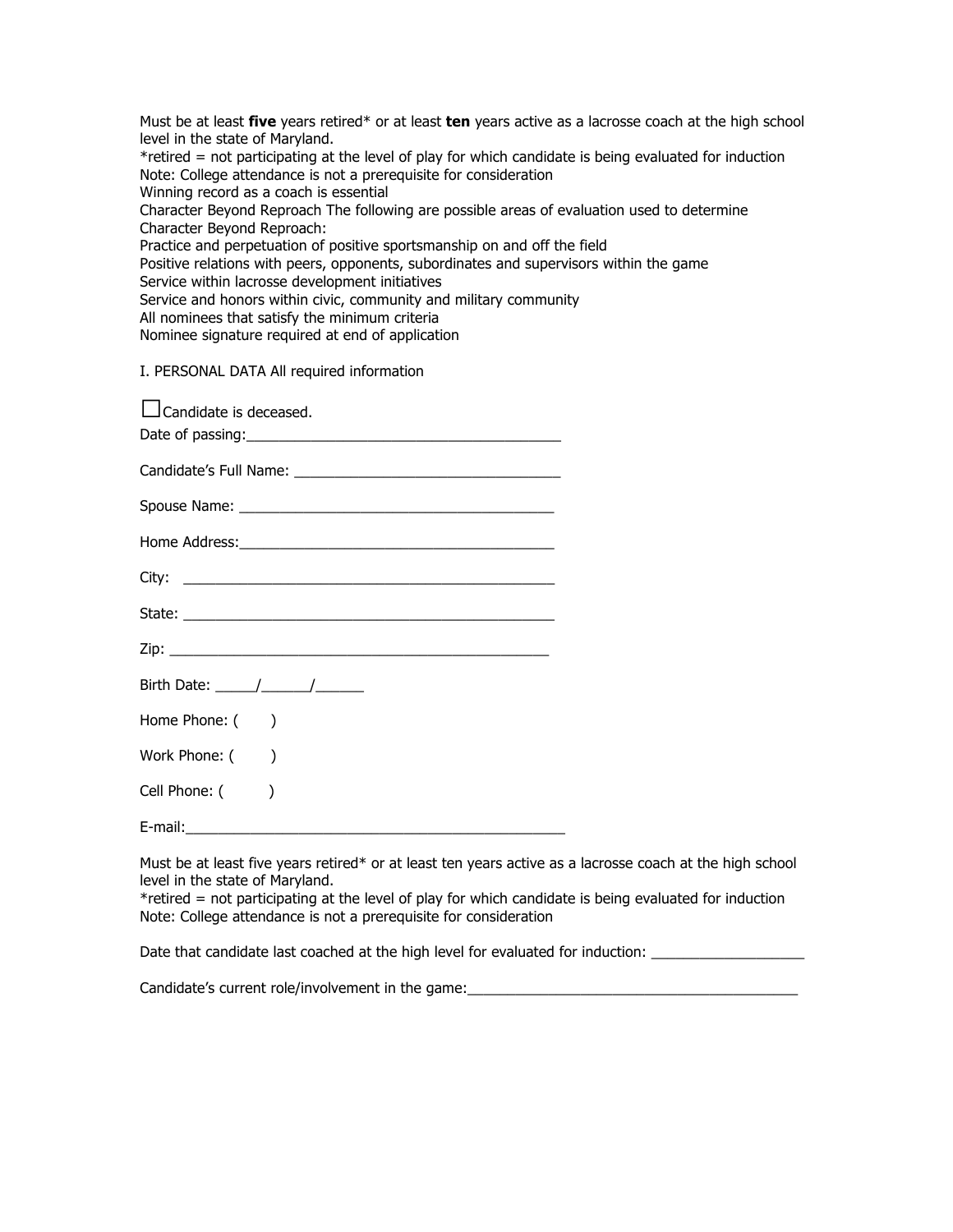| II. COACHING INFORMATION<br>Required information noted in BOLD<br>High School - Head Coach                           |                                                                 |                                                                                  |                 |
|----------------------------------------------------------------------------------------------------------------------|-----------------------------------------------------------------|----------------------------------------------------------------------------------|-----------------|
| School Name Location                                                                                                 |                                                                 | Dates Participated                                                               | Coaching Record |
|                                                                                                                      |                                                                 |                                                                                  |                 |
|                                                                                                                      |                                                                 |                                                                                  |                 |
|                                                                                                                      |                                                                 |                                                                                  |                 |
|                                                                                                                      |                                                                 |                                                                                  |                 |
|                                                                                                                      |                                                                 |                                                                                  |                 |
|                                                                                                                      |                                                                 |                                                                                  |                 |
|                                                                                                                      |                                                                 | Cumulative H.S. Head Coach Career Coaching Record: _____________________________ |                 |
|                                                                                                                      |                                                                 | Cumulative H.S. Head Coach Career Winning percentage: _________________%         |                 |
| High School - Assistant Coach                                                                                        |                                                                 |                                                                                  |                 |
| School Name Location                                                                                                 |                                                                 | Dates Participated                                                               |                 |
|                                                                                                                      |                                                                 | <u> 1989 - Jan James James, maria al-Amerikaan (</u>                             |                 |
| <u> 1980 - Andrea Albert III, poet e provincia a provincia a provincia a provincia a provincia a provincia a pro</u> |                                                                 |                                                                                  |                 |
|                                                                                                                      |                                                                 |                                                                                  |                 |
|                                                                                                                      | Please outline any other information that you feel is relevant. |                                                                                  |                 |
|                                                                                                                      |                                                                 |                                                                                  |                 |
|                                                                                                                      |                                                                 |                                                                                  |                 |
|                                                                                                                      |                                                                 |                                                                                  |                 |
|                                                                                                                      |                                                                 |                                                                                  |                 |

Please attach/include additional information if appropriate.